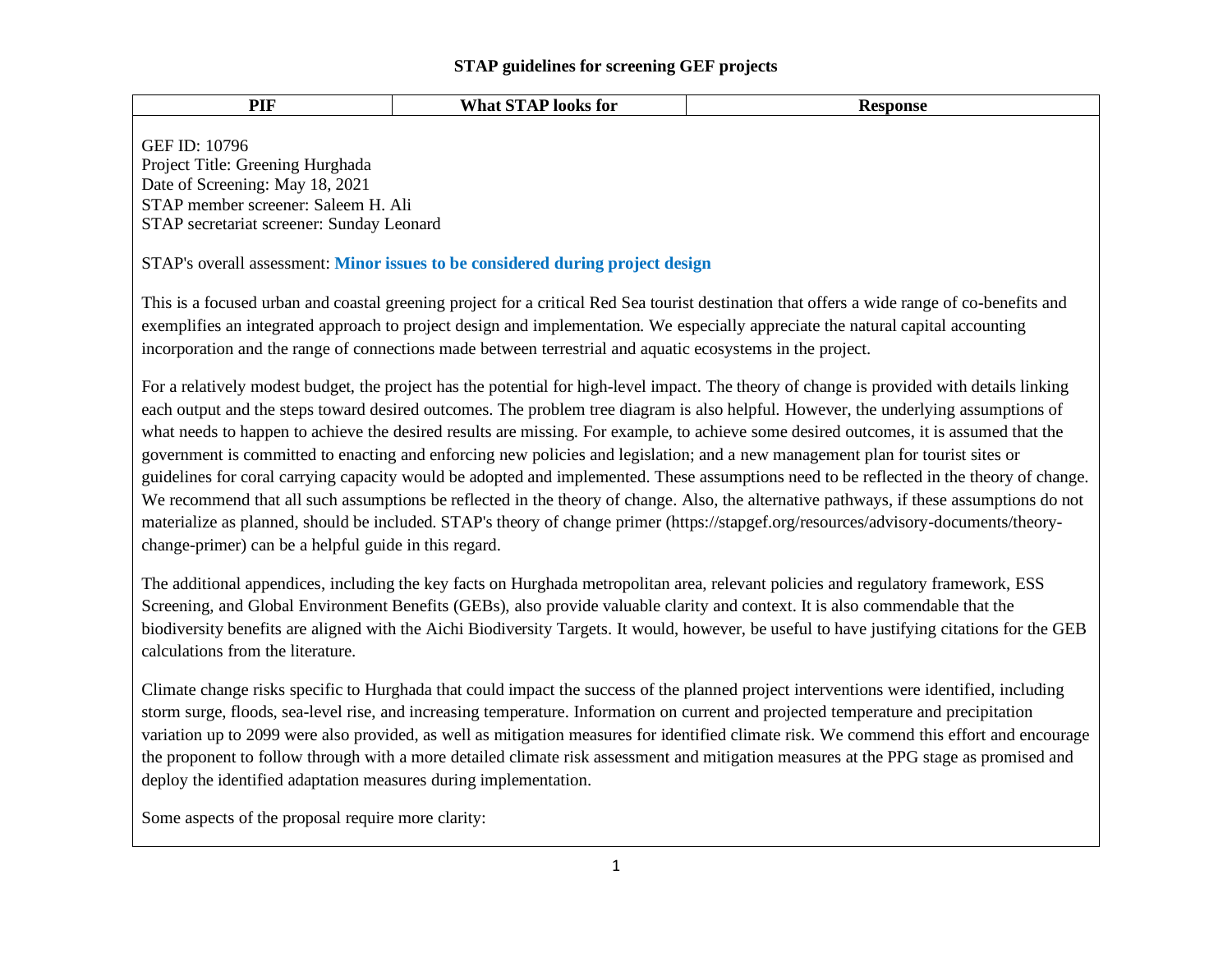| <b>DII</b><br>. | $\mathbf{X}$<br>$\sim$<br>, for<br>100KS<br>пач | Kesponse |
|-----------------|-------------------------------------------------|----------|
|-----------------|-------------------------------------------------|----------|

- Although the PIF mentioned implementing green and circular investments and resource efficiency measures in hotel facilities, it is unclear what these would entail. There are significant opportunities to mitigate climate change and deliver biodiversity and other environmental benefits through the circular economy, including in the hotel and tourism sectors. For example, recovery and use of food waste can mitigate GHG emissions, and composting the waste can benefit soils and terrestrial biodiversity. Similarly, managing plastics by deploying circular economy/resource-efficient principles can reduce greenhouse gas emissions and reduce adverse impacts on fresh and marine waters and biodiversity. STAP recently released a report on the circular economy and climate mitigation, which provides examples and case-study of 14 interventions that can be implemented, including those relevant to hotels and tourism. We encourage the project proponent to review this report: Ali, S and Leonard, S.A. 2021. The Circular Economy and Climate Mitigation. A STAP Advisory Document. Scientific and Technical Advisory Panel to the Global Environment Facility. Washington, DC.
	- Nature-based solutions and infrastructure were mentioned in the proposal, but the specific type of solution and infrastructure and relevance to the tourism sector remain vague. We recommend that the proponent clarify these as the proposal is further developed. STAP advisory on nature-based solutions and the GEF can be helpful in this regard. [\(https://stapgef.org/resources/advisory-documents/nature-based-solutions-and-gef\)](https://stapgef.org/resources/advisory-documents/nature-based-solutions-and-gef).
	- It will be helpful if the proponent can clarify how "promoting electrification of boats" (page 42 of the PIF) is a key technology to mitigate impacts on marine ecology.
	- Also, the financial policy framework to support tourism facilities needs to be further elaborated.

Component 3 (long-term environmental and economic sustainability of low-carbon infrastructure and biodiversity investments are ensured) incorporates behavioral change elements to facilitate the adoption of solutions to be proposed under components 1 and 2 of the project. It is therefore important to design this component reflecting the latest and proven knowledge on behavioral change. We recommend that the proponent review STAP's recent advisory on behavior change, which highlights six strategic levers for changing behavior, to help provide further insight into designing this component. (https://stapgef.org/resources/advisory-documents/why-behaviorchange-matters-gef-and-what-do-about-it).

The World Bank/IFC has submitted a project in this same project cycle (GEF ID: 10766 - IFC-GEF Hotel Green Revitalization Program (HGRP), which aims to retrofit hotels in 30 countries, including Egypt. Some of the planned interventions overlap with this project, although it is unclear whether it will include hotels in Hurghada. We, therefore, encourage UNIDO to coordinate with the WB/IFC team as both projects are further developed to avoid any overlap and promote synergy. A similar recommendation has been made to IFC in STAP's review of the 10766 proposal.

A few suggested citations related to the specific project goals and case region are provided below:

• Lau, Kwok Hung. "Benchmarking Green Logistics Performance with a Composite Index." *Benchmarking* 18, no. 6 (2011): 873– 96. [http://dx.doi.org.ezproxy.library.uq.edu.au/10.1108/14635771111180743.](http://dx.doi.org.ezproxy.library.uq.edu.au/10.1108/14635771111180743)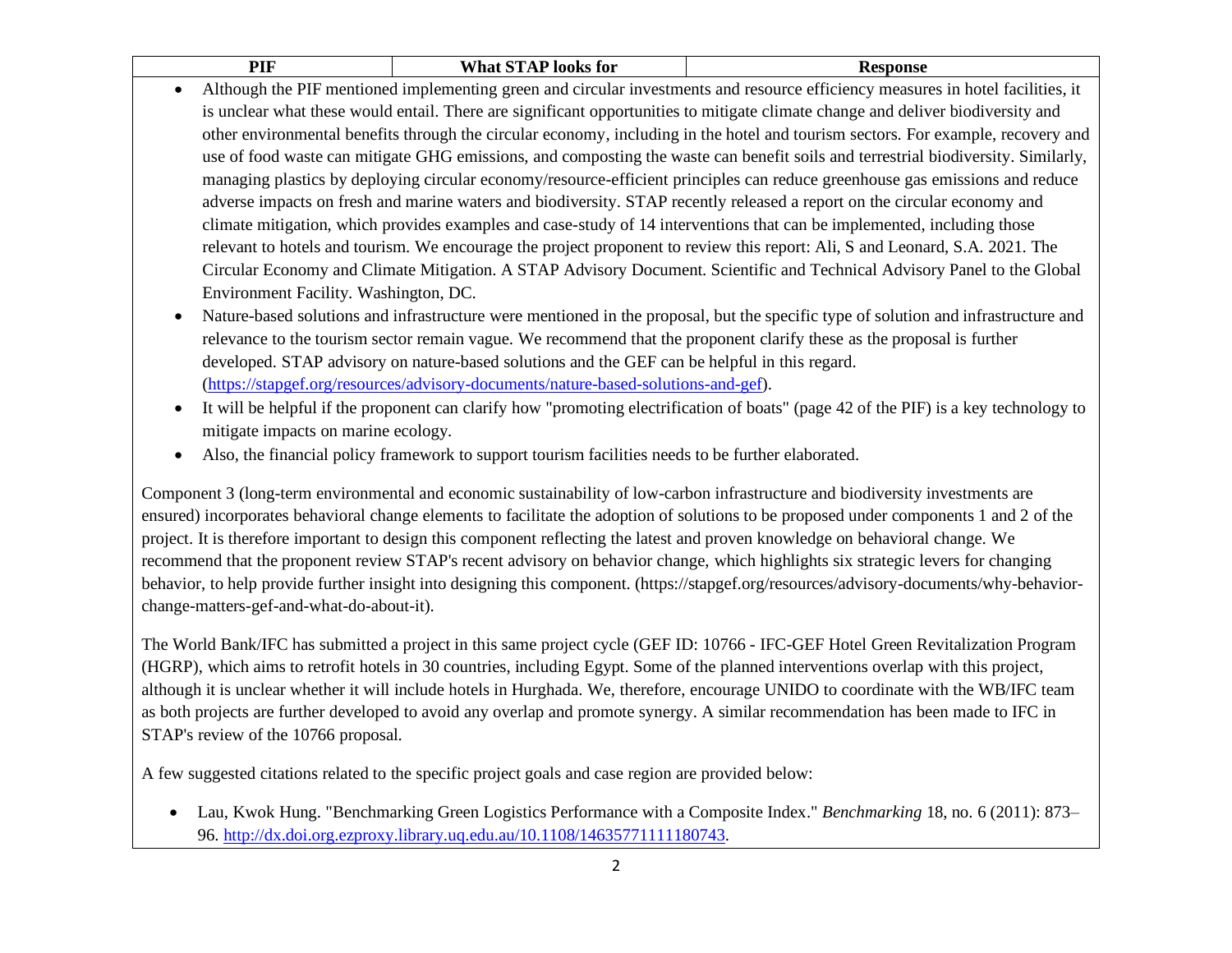| PIF                                                        | <b>What STAP looks for</b>                                                                                                    | <b>Response</b>                                                                                                           |  |
|------------------------------------------------------------|-------------------------------------------------------------------------------------------------------------------------------|---------------------------------------------------------------------------------------------------------------------------|--|
| $\bullet$                                                  | Narayan, Siddharth, Michael W. Beck, Borja G. Reguero, Iñigo J. Losada, Bregje van Wesenbeeck, Nigel Pontee, James N.         |                                                                                                                           |  |
|                                                            | Sanchirico, Jane Carter Ingram, Glenn-Marie Lange, and Kelly A. Burks-Copes. "The Effectiveness, Costs and Coastal Protection |                                                                                                                           |  |
|                                                            | Benefits of Natural and Nature-Based Defences." PLOS ONE 11, no. 5 (May 2, 2016): e0154735.                                   |                                                                                                                           |  |
| https://doi.org/10.1371/journal.pone.0154735.              |                                                                                                                               |                                                                                                                           |  |
| $\bullet$                                                  |                                                                                                                               | Ahmed Shata, A. S., and R. Hanitsch. "Electricity Generation and Wind Potential Assessment at Hurghada, Egypt." Renewable |  |
|                                                            | Energy 33, no. 1 (2008): 141-48. https://doi.org/10.1016/j.renene.2007.06.001.                                                |                                                                                                                           |  |
| $\bullet$                                                  | Nassar, Karim, Ahmed El-Adawy, Mohammed Zakaria, Reda Diab, and Ali Masria. "Quantitative Appraisal of                        |                                                                                                                           |  |
|                                                            |                                                                                                                               | Naturalistic/Anthropic Shoreline Shifts for Hurghada: Egypt." Marine Georesources & Geotechnology, 2021, 1-16.            |  |
| https://doi.org/10.1080/1064119X.2021.1918807.             |                                                                                                                               |                                                                                                                           |  |
|                                                            |                                                                                                                               |                                                                                                                           |  |
|                                                            |                                                                                                                               |                                                                                                                           |  |
| <b>Part I: Project Information</b>                         |                                                                                                                               |                                                                                                                           |  |
| <b>B. Indicative Project Description</b><br><b>Summary</b> |                                                                                                                               |                                                                                                                           |  |
| Project Objective                                          | Is the objective clearly defined, and                                                                                         | Excellent                                                                                                                 |  |
|                                                            | consistently related to the problem                                                                                           |                                                                                                                           |  |
|                                                            | diagnosis?                                                                                                                    |                                                                                                                           |  |
| Project components                                         | A brief description of the planned                                                                                            | Yes, some aspects need to be further clarified.                                                                           |  |
|                                                            | activities. Do these support the project's                                                                                    |                                                                                                                           |  |
|                                                            | objectives?                                                                                                                   |                                                                                                                           |  |
| Outcomes                                                   | A description of the expected short-term                                                                                      | Yes                                                                                                                       |  |
|                                                            | and medium-term effects of an<br>intervention.                                                                                |                                                                                                                           |  |
|                                                            | Do the planned outcomes encompass                                                                                             |                                                                                                                           |  |
|                                                            | important global environmental                                                                                                |                                                                                                                           |  |
|                                                            | benefits?                                                                                                                     |                                                                                                                           |  |
|                                                            | Are the global environmental benefits                                                                                         |                                                                                                                           |  |
|                                                            | likely to be generated?                                                                                                       |                                                                                                                           |  |
| Outputs                                                    | A description of the products and                                                                                             | Very well                                                                                                                 |  |
|                                                            | services which are expected to result                                                                                         |                                                                                                                           |  |
|                                                            | from the project.<br>Is the sum of the outputs likely to                                                                      |                                                                                                                           |  |
|                                                            | contribute to the outcomes?                                                                                                   |                                                                                                                           |  |
| Part II: Project justification                             | A simple narrative explaining the                                                                                             |                                                                                                                           |  |
|                                                            | project's logic, i.e. a theory of change.                                                                                     |                                                                                                                           |  |
| 1. Project description. Briefly                            | Is the problem statement well-defined?                                                                                        | $Yes - this is adequately presented.$                                                                                     |  |
| describe:                                                  |                                                                                                                               |                                                                                                                           |  |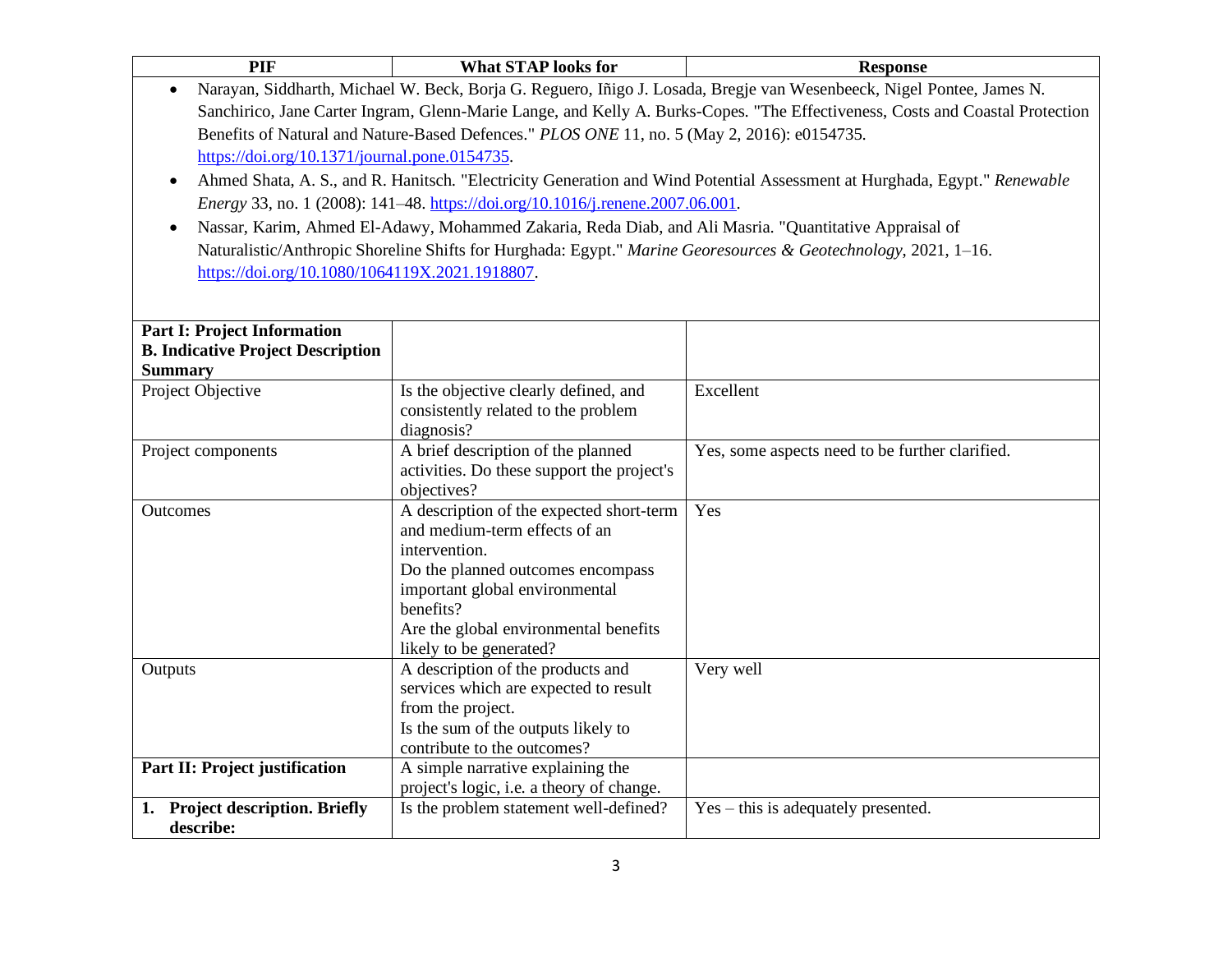| PIF                                  | <b>What STAP looks for</b>               | <b>Response</b>                                           |
|--------------------------------------|------------------------------------------|-----------------------------------------------------------|
| 1) the global environmental and/or   | Are the barriers and threats well        |                                                           |
| adaptation problems, root causes     | described, and substantiated by data and |                                                           |
| and barriers that need to be         | references?                              |                                                           |
| addressed (systems description)      | For multiple focal area projects: does   |                                                           |
|                                      | the problem statement and analysis       |                                                           |
|                                      | identify the drivers of environmental    |                                                           |
|                                      | degradation which need to be addressed   |                                                           |
|                                      | through multiple focal areas; and is the |                                                           |
|                                      | objective well-defined, and can it only  |                                                           |
|                                      | be supported by integrating two, or      |                                                           |
|                                      | more focal areas objectives or           |                                                           |
|                                      | programs?                                |                                                           |
| 2) the baseline scenario or any      | Is the baseline identified clearly?      | Yes, there are citations to earlier studies and materials |
| associated baseline projects         | Does it provide a feasible basis for     | provided.                                                 |
|                                      | quantifying the project's benefits?      |                                                           |
|                                      | Is the baseline sufficiently robust to   |                                                           |
|                                      | support the incremental (additional      |                                                           |
|                                      | cost) reasoning for the project?         |                                                           |
|                                      | For multiple focal area projects:        |                                                           |
|                                      | are the multiple baseline analyses       |                                                           |
|                                      | presented (supported by data and         |                                                           |
|                                      | references), and the multiple benefits   |                                                           |
|                                      | specified, including the proposed        |                                                           |
|                                      | indicators;                              |                                                           |
|                                      | are the lessons learned from similar or  |                                                           |
|                                      | related past GEF and non-GEF             |                                                           |
|                                      | interventions described; and             |                                                           |
|                                      | how did these lessons inform the design  |                                                           |
|                                      | of this project?                         |                                                           |
| 3) the proposed alternative          | What is the theory of change?            | Yes – well presented and can be further improved.         |
| scenario with a brief description of | What is the sequence of events           |                                                           |
| expected outcomes and                | (required or expected) that will lead to |                                                           |
| components of the project            | the desired outcomes?                    |                                                           |
|                                      | What is the set of linked activities,    |                                                           |
|                                      | outputs, and outcomes to address         |                                                           |
|                                      | the project's objectives?                |                                                           |
|                                      | Are the mechanisms of change             |                                                           |
|                                      | plausible, and is there a well-          |                                                           |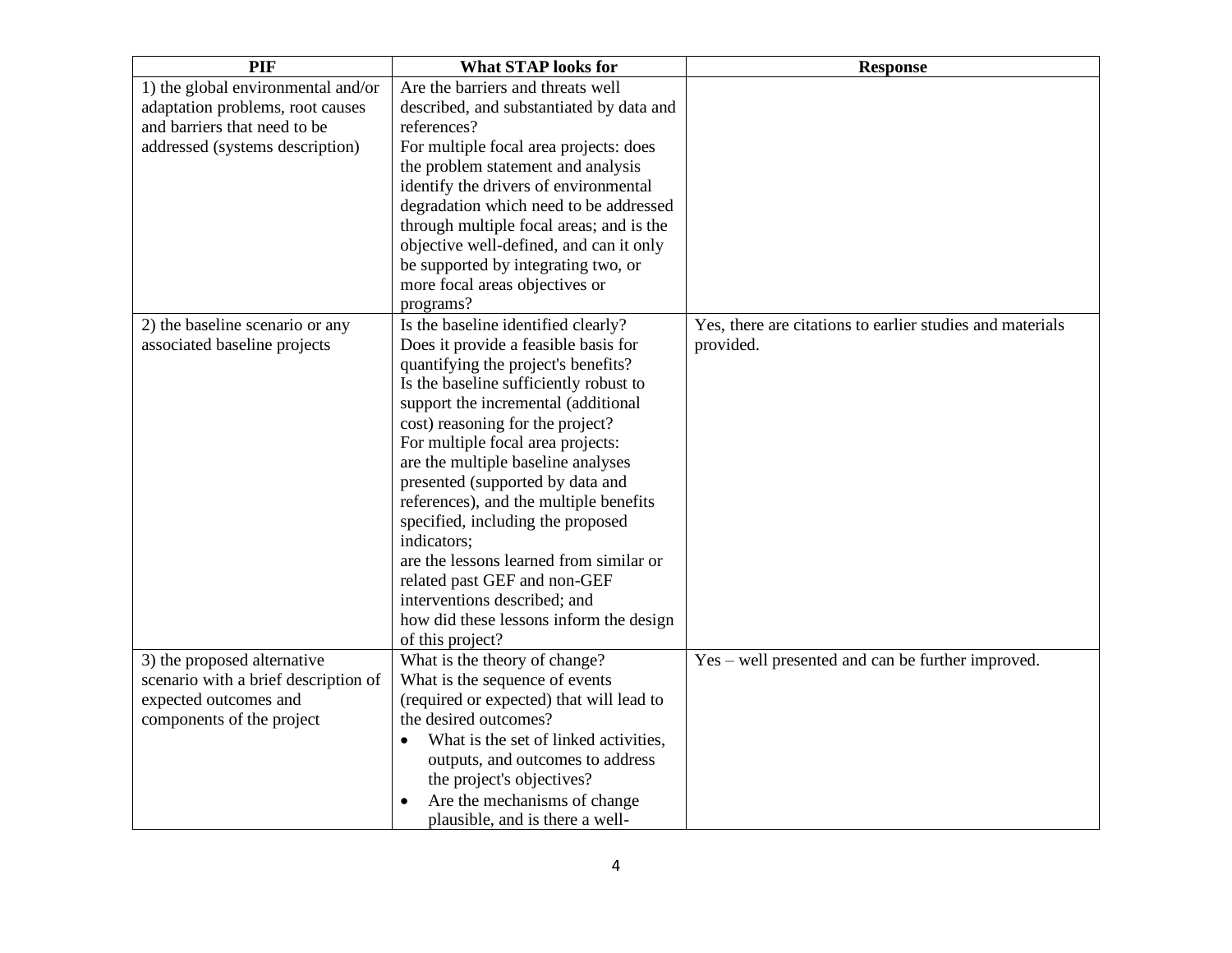| PIF                                | <b>What STAP looks for</b>                  | <b>Response</b>                                           |
|------------------------------------|---------------------------------------------|-----------------------------------------------------------|
|                                    | informed identification of the              |                                                           |
|                                    | underlying assumptions?                     |                                                           |
|                                    | Is there a recognition of what<br>$\bullet$ |                                                           |
|                                    | adaptations may be required during          |                                                           |
|                                    | project implementation to respond           |                                                           |
|                                    | to changing conditions in pursuit of        |                                                           |
|                                    | the targeted outcomes?                      |                                                           |
| 5) incremental/additional cost     | GEF trust fund: will the proposed           | Partially presented                                       |
| reasoning and expected             | incremental activities lead to the          |                                                           |
| contributions from the baseline,   | delivery of global environmental            |                                                           |
| the GEF trust fund, LDCF, SCCF,    | benefits?                                   |                                                           |
| and co-financing                   | LDCF/SCCF: will the proposed                |                                                           |
|                                    | incremental activities lead to adaptation   |                                                           |
|                                    | which reduces vulnerability, builds         |                                                           |
|                                    | adaptive capacity, and increases            |                                                           |
|                                    | resilience to climate change?               |                                                           |
| 6) global environmental benefits   | Are the benefits truly global               | Yes – provided in an addendum though further              |
| (GEF trust fund) and/or adaptation | environmental benefits, and are they        | clarifications could be provided through citations on how |
| benefits (LDCF/SCCF)               | measurable?                                 | the calculations were reached.                            |
|                                    | Is the scale of projected benefits both     |                                                           |
|                                    | plausible and compelling in relation to     |                                                           |
|                                    | the proposed investment?                    |                                                           |
|                                    | Are the global environmental benefits       |                                                           |
|                                    | explicitly defined?                         |                                                           |
|                                    | Are indicators, or methodologies,           |                                                           |
|                                    | provided to demonstrate how the global      |                                                           |
|                                    | environmental benefits will be              |                                                           |
|                                    | measured and monitored during project       |                                                           |
|                                    | implementation?                             |                                                           |
|                                    | What activities will be implemented to      |                                                           |
|                                    | increase the project's resilience to        |                                                           |
|                                    | climate change?                             |                                                           |
| 7) innovative, sustainability and  | Is the project innovative, for example,     |                                                           |
| potential for                      | in its design, method of financing,         |                                                           |
| scaling-up                         | technology, business model, policy,         |                                                           |
|                                    | monitoring and evaluation, or learning?     |                                                           |
|                                    | Is there a clearly-articulated vision of    |                                                           |
|                                    | how the innovation will be scaled-up,       |                                                           |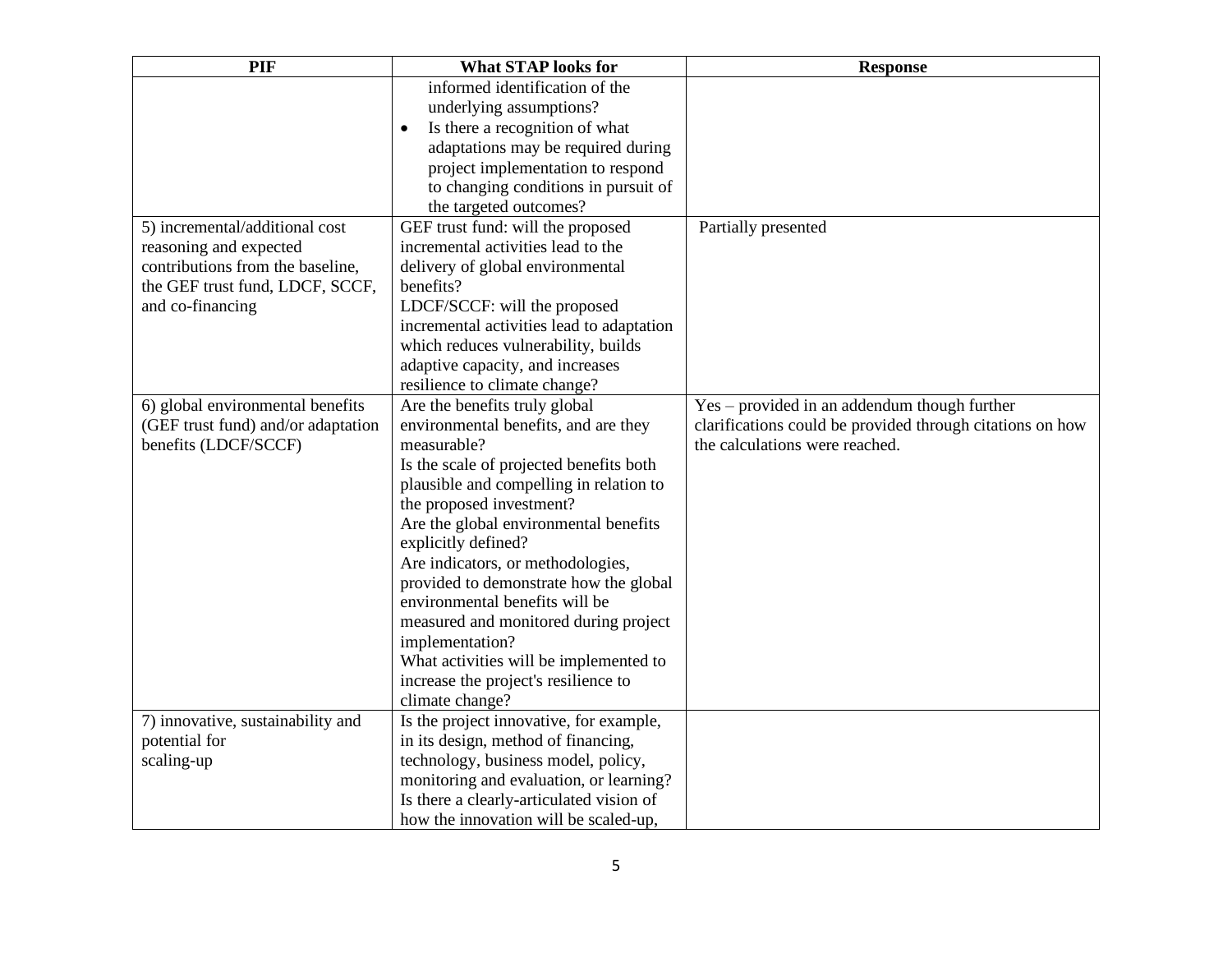| PIF                                                                   | <b>What STAP looks for</b>               | <b>Response</b>                                        |
|-----------------------------------------------------------------------|------------------------------------------|--------------------------------------------------------|
|                                                                       | for example, over time, across           |                                                        |
|                                                                       | geographies, among institutional actors? |                                                        |
|                                                                       | Will incremental adaptation be required, |                                                        |
|                                                                       | or more fundamental transformational     |                                                        |
|                                                                       | change to achieve long term              |                                                        |
|                                                                       | sustainability?                          |                                                        |
| 1b. Project Map and Coordinates.                                      |                                          |                                                        |
| Please provide geo-referenced                                         |                                          |                                                        |
| information and map where the                                         |                                          |                                                        |
| project interventions will take                                       |                                          |                                                        |
| place.                                                                |                                          |                                                        |
| 2. Stakeholders.                                                      | Have all the key relevant stakeholders   | There is a detailed addendum social review provided as |
| Select the stakeholders that have                                     | been identified to cover the complexity  | per UNIDO templates                                    |
| participated in consultations during                                  | of the problem, and project              |                                                        |
| the project identification phase:                                     | implementation barriers?                 |                                                        |
| Indigenous people and local                                           | What are the stakeholders' roles, and    |                                                        |
| communities; Civil society                                            | how will their combined roles            |                                                        |
| organizations; Private sector                                         | contribute to robust project design, to  |                                                        |
| entities.                                                             | achieving global environmental           |                                                        |
| If none of the above, please                                          | outcomes, and to lessons learned and     |                                                        |
| explain why.                                                          | knowledge?                               |                                                        |
| In addition, provide indicative                                       |                                          |                                                        |
| information on how stakeholders,                                      |                                          |                                                        |
| including civil society and                                           |                                          |                                                        |
| indigenous peoples, will be                                           |                                          |                                                        |
| engaged in the project preparation,<br>and their respective roles and |                                          |                                                        |
| means of engagement.                                                  |                                          |                                                        |
| 3. Gender Equality and                                                | Have gender differentiated risks and     | Yes, noted through partnership with National Women     |
| <b>Women's Empowerment.</b>                                           | opportunities been identified, and were  | Council of Egypt                                       |
| Please briefly include below any                                      | preliminary response measures            |                                                        |
| gender dimensions relevant to the                                     | described that would address these       |                                                        |
| project, and any plans to address                                     | differences?                             |                                                        |
| gender in project design (e.g.                                        |                                          |                                                        |
| gender analysis). Does the project                                    | Do gender considerations hinder full     |                                                        |
| expect to include any gender-                                         | participation of an important            |                                                        |
| responsive measures to address                                        | stakeholder group (or groups)? If so,    |                                                        |
| gender gaps or promote gender                                         | how will these obstacles be addressed?   |                                                        |
|                                                                       |                                          |                                                        |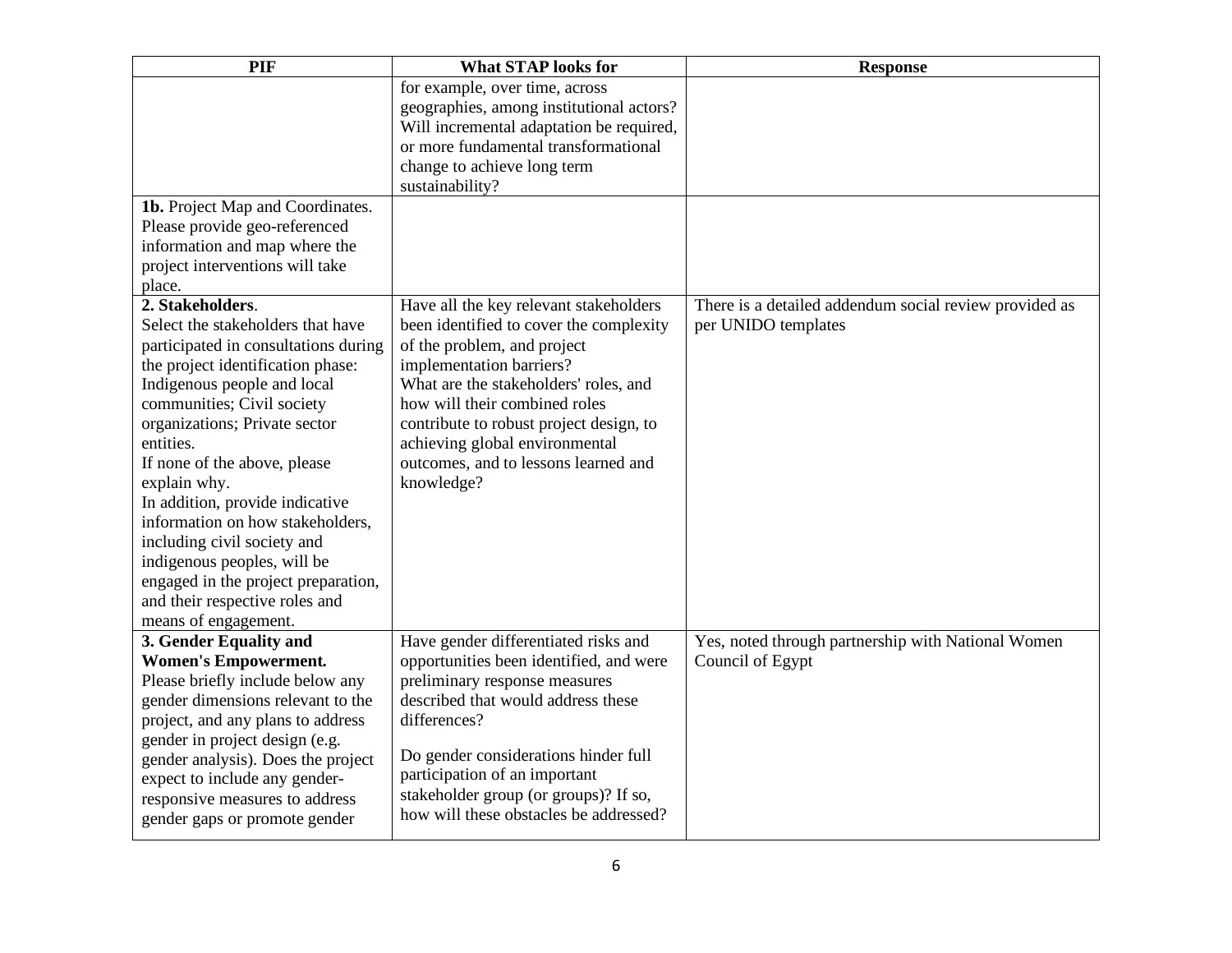| PIF                                  | <b>What STAP looks for</b>                  | <b>Response</b>                                      |
|--------------------------------------|---------------------------------------------|------------------------------------------------------|
| equality and women                   |                                             |                                                      |
| empowerment? Yes/no/tbd.             |                                             |                                                      |
| If possible, indicate in which       |                                             |                                                      |
| results area(s) the project is       |                                             |                                                      |
| expected to contribute to gender     |                                             |                                                      |
| equality: access to and control over |                                             |                                                      |
| resources; participation and         |                                             |                                                      |
| decision-making; and/or economic     |                                             |                                                      |
| benefits or services.                |                                             |                                                      |
| Will the project's results           |                                             |                                                      |
| framework or logical framework       |                                             |                                                      |
| include gender-sensitive             |                                             |                                                      |
| indicators? yes/no/tbd               |                                             |                                                      |
| 5. Risks. Indicate risks, including  | Are the identified risks valid and          | Yes, there is a detailed pro forma assessment as per |
| climate change, potential social     | comprehensive? Are the risks                | UNIDO templates.                                     |
| and environmental risks that might   | specifically for things outside the         |                                                      |
| prevent the project objectives from  | project's control?                          | Climate risk screening is also provided.             |
| being achieved, and, if possible,    | Are there social and environmental risks    |                                                      |
| propose measures that address        | which could affect the project?             |                                                      |
| these risks to be further developed  | For climate risk, and climate resilience    |                                                      |
| during the project design            | measures:                                   |                                                      |
|                                      | How will the project's<br>$\bullet$         |                                                      |
|                                      | objectives or outputs be                    |                                                      |
|                                      | affected by climate risks over              |                                                      |
|                                      | the period 2020 to 2050, and                |                                                      |
|                                      | have the impact of these risks              |                                                      |
|                                      | been addressed adequately?                  |                                                      |
|                                      | Has the sensitivity to climate<br>$\bullet$ |                                                      |
|                                      | change, and its impacts, been               |                                                      |
|                                      | assessed?                                   |                                                      |
|                                      | Have resilience practices and               |                                                      |
|                                      | measures to address projected               |                                                      |
|                                      | climate risks and impacts been              |                                                      |
|                                      | considered? How will these be               |                                                      |
|                                      | dealt with?                                 |                                                      |
|                                      | What technical and institutional            |                                                      |
|                                      | capacity, and information, will             |                                                      |
|                                      | be needed to address climate                |                                                      |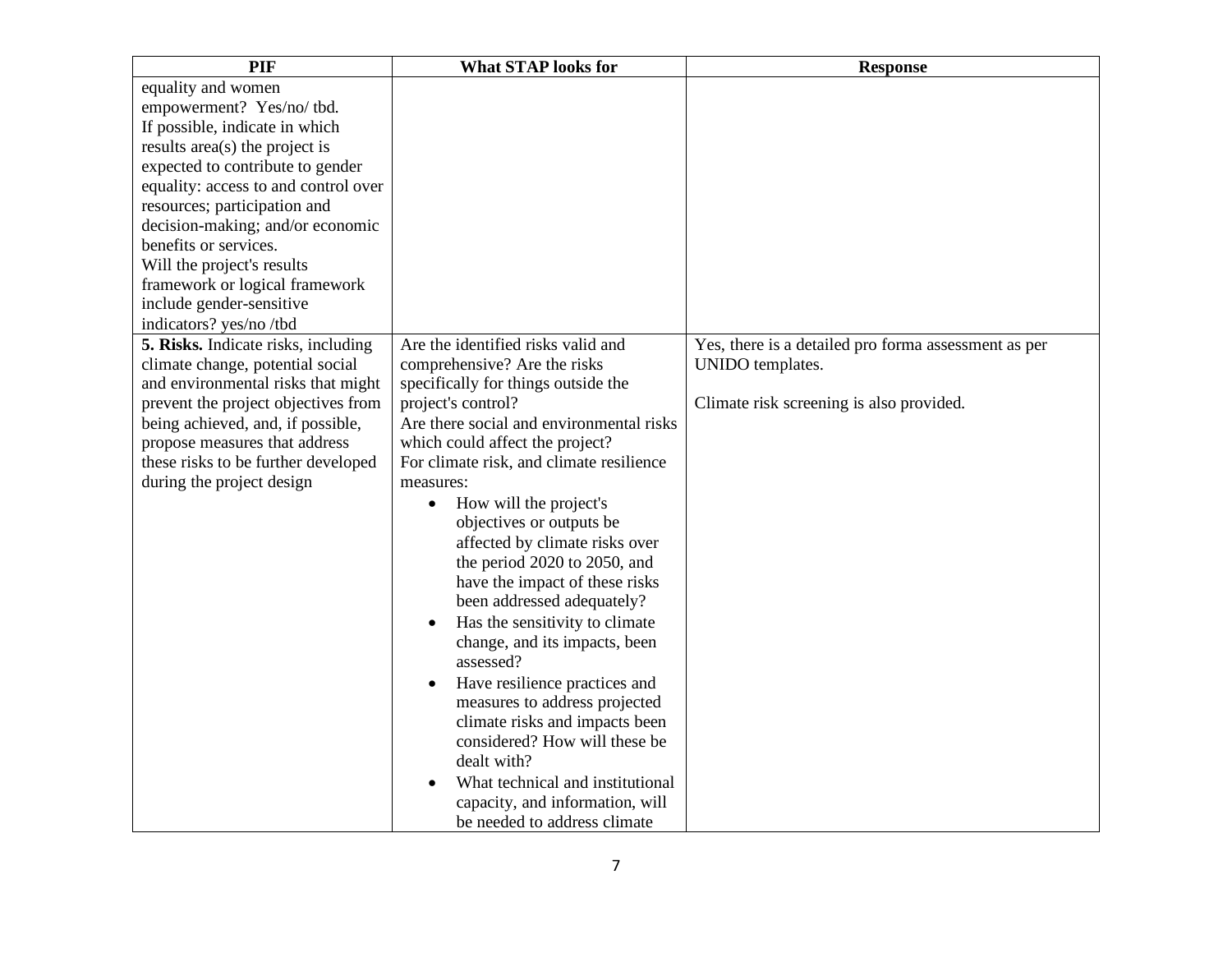| PIF                                 | <b>What STAP looks for</b>                | <b>Response</b>                                       |
|-------------------------------------|-------------------------------------------|-------------------------------------------------------|
|                                     | risks and resilience                      |                                                       |
|                                     | enhancement measures?                     |                                                       |
| 6. Coordination. Outline the        | Are the project proponents tapping into   | Private sector engagement should have been noted more |
| coordination with other relevant    | relevant knowledge and learning           | clearly given that this involves tourism sector       |
| GEF-financed and other related      | generated by other projects, including    |                                                       |
| initiatives                         | GEF projects?                             |                                                       |
|                                     | Is there adequate recognition of          |                                                       |
|                                     | previous projects and the learning        |                                                       |
|                                     | derived from them?                        |                                                       |
|                                     | Have specific lessons learned from        |                                                       |
|                                     | previous projects been cited?             |                                                       |
|                                     | How have these lessons informed the       |                                                       |
|                                     | project's formulation?                    |                                                       |
|                                     | Is there an adequate mechanism to feed    |                                                       |
|                                     | the lessons learned from earlier projects |                                                       |
|                                     | into this project, and to share lessons   |                                                       |
|                                     | learned from it into future projects?     |                                                       |
| 8. Knowledge management.            | What overall approach will be taken,      | Material is noted on databases and government         |
| Outline the "Knowledge"             | and what knowledge management             | repositories of information which could be linked.    |
| Management Approach" for the        | indicators and metrics will be used?      |                                                       |
| project, and how it will contribute | What plans are proposed for sharing,      |                                                       |
| to the project's overall impact,    | disseminating and scaling-up results,     |                                                       |
| including plans to learn from       | lessons and experience?                   |                                                       |
| relevant projects, initiatives and  |                                           |                                                       |
| evaluations.                        |                                           |                                                       |